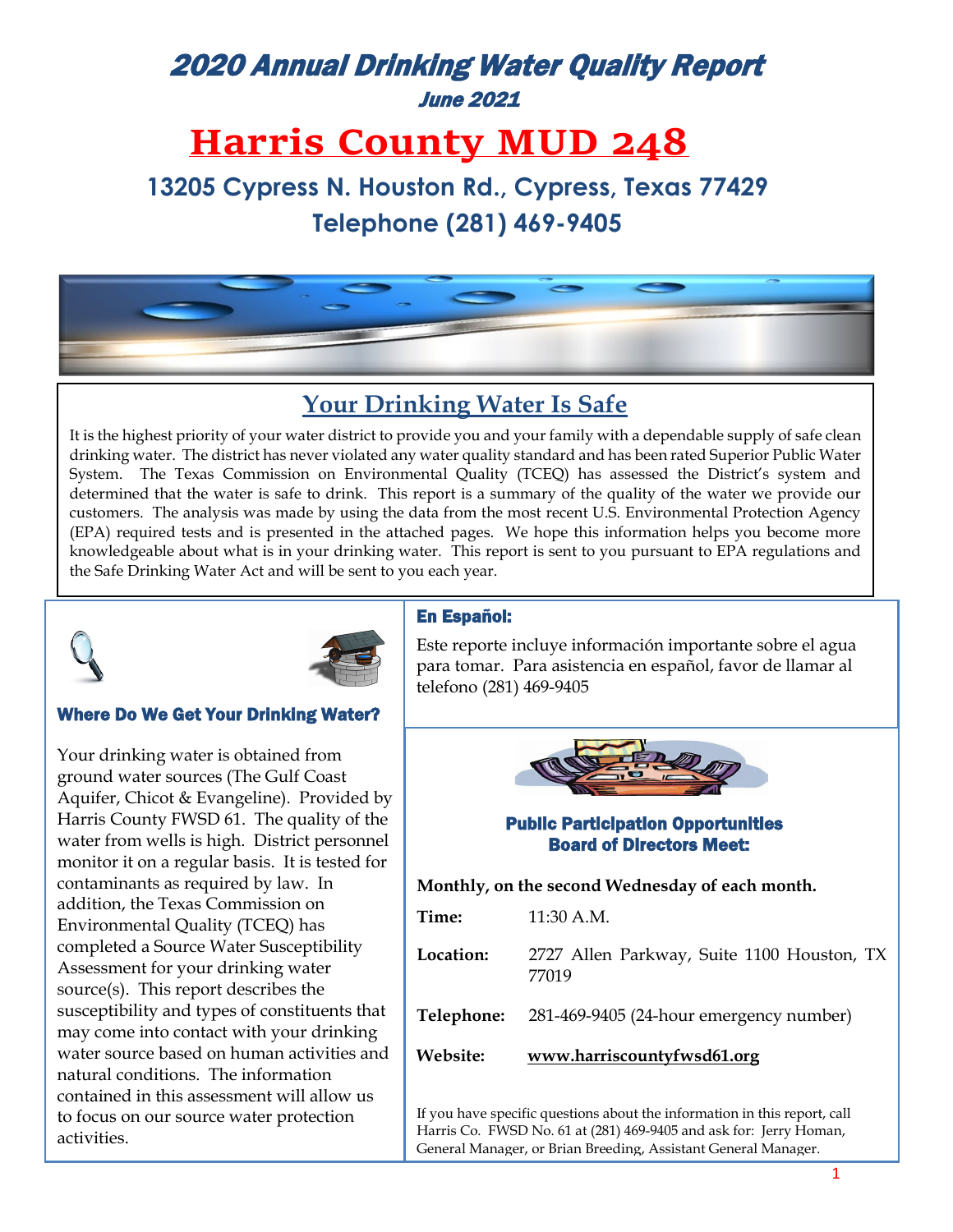#### Special Notice for the ELDERLY, INFANTS, CANCER PATIENTS, people with HIV/AIDS or other immune problems:

You may be more vulnerable than the general population to certain microbial contaminants, such as Cryptosporidium, in drinking water. Infants, some elderly or immuno compromised persons such as those undergoing chemotherapy for cancer; those who have undergone organ transplants, those who are undergoing treatment with steroids; and people with HIV/AIDS or other immune system disorders can be particularly at risk from infections. You should seek advice about drinking water from your physician or health care provider. Additional guidelines on appropriate means to lessen the risk of infection by Cryptosporidium are available from the **Safe Drinking Water Hotline (800- 426-4791).**

#### **ALL Drinking Water May Contain Contaminants**

Since your drinking water meets federal standards there may not be any health based benefits to purchasing bottled water or point of use devices. Drinking water, including bottled water, may reasonably be expected to contain at least small amounts of some contaminants. The presence of contaminants does not necessarily indicate that water poses a health risk. More information about contaminants and potential health effects can be obtained by calling the Environmental Protection Agency's Safe Drinking Water Hotline (800-426-4791).

#### About The Following Pages

The pages that follow list all of the federally regulated or monitored constituents which have been found in your drinking water. U.S. EPA requires water systems to test up to 97 constituents.

### **Secondary Constituents**

Many constituents (such as calcium, sodium, or iron) which are often found in drinking water can cause taste, color, and odor problems. The taste and odor constituents are called secondary constituents and are regulated by the State of Texas, not the EPA. These constituents are not causes for health concerns. Therefore, secondary's are not required to be

reported in this document but they may greatly affect the appearance and taste of your water.

#### Definitions:

#### Maximum Contaminant Level

**(MCL) -** The highest permissible level of a contaminant in drinking water. MCLs are set as close to the MCLGs as feasible using the best available treatment technology.

#### Maximum Contaminant Level Goal

**(MCLG) -**The level of a contaminant in drinking water below which there is no known or expected health risk. MCLGs allow for a margin of safety.

Maximum Residual Disinfectant Level **(MRDL) –** The highest level of disinfectant allowed in drinking water. There is convincing evidence that addition of a disinfectant is necessary for control of microbial contaminants.

#### Maximum Residual Disinfectant Level Goal **(MRDLG) –**

The level of drinking water disinfectant below which there is known or expected risk to health. MRDLGs do not reflect the benefits of the use of disinfectants to control microbial contamination.

#### Treatment Technique (TT)

A required process intended to reduce the level of a contaminant in drinking water.

#### **Action Level (AL)**

The concentration of a contaminant which, if exceeded, triggers treatment or other requirements which a water system must follow.

#### Action Level Goal (ALG)

The level of a contaminant in drinking water below which there is no known or expected risk to health. ALGs allow for a margin of safety.

#### Level 1 Assessment

A level 1 assessment is a study of the water system to identify potential problems and determine (if possible) why total coliform bacteria have been found in our water system.

#### **Level 2 Assessment**

A level 2 assessment is a very detailed study of the water system to identify potential problems and determine (if possible) why an E. coli MCL violation has occurred and/or why total coliform bacteria have been found in our water system on multiple occasions.

#### Abbreviations

ppm - Parts per million or milligrams per liter ppb - Parts per billion or micrograms per liter ppt – Parts per trillion or nanograms per liter ppq – Parts per quadrillion-picograms per liter UG/L– Micrograms per liter PCI/L - Picocuries per liter (a measure of radioactivity) MREM/YR – Millirem(s) per year. NTU – Nephelometric Turbidity Units MFL – Million fibers per liter (a measure of asbestos) NA – Not Applicable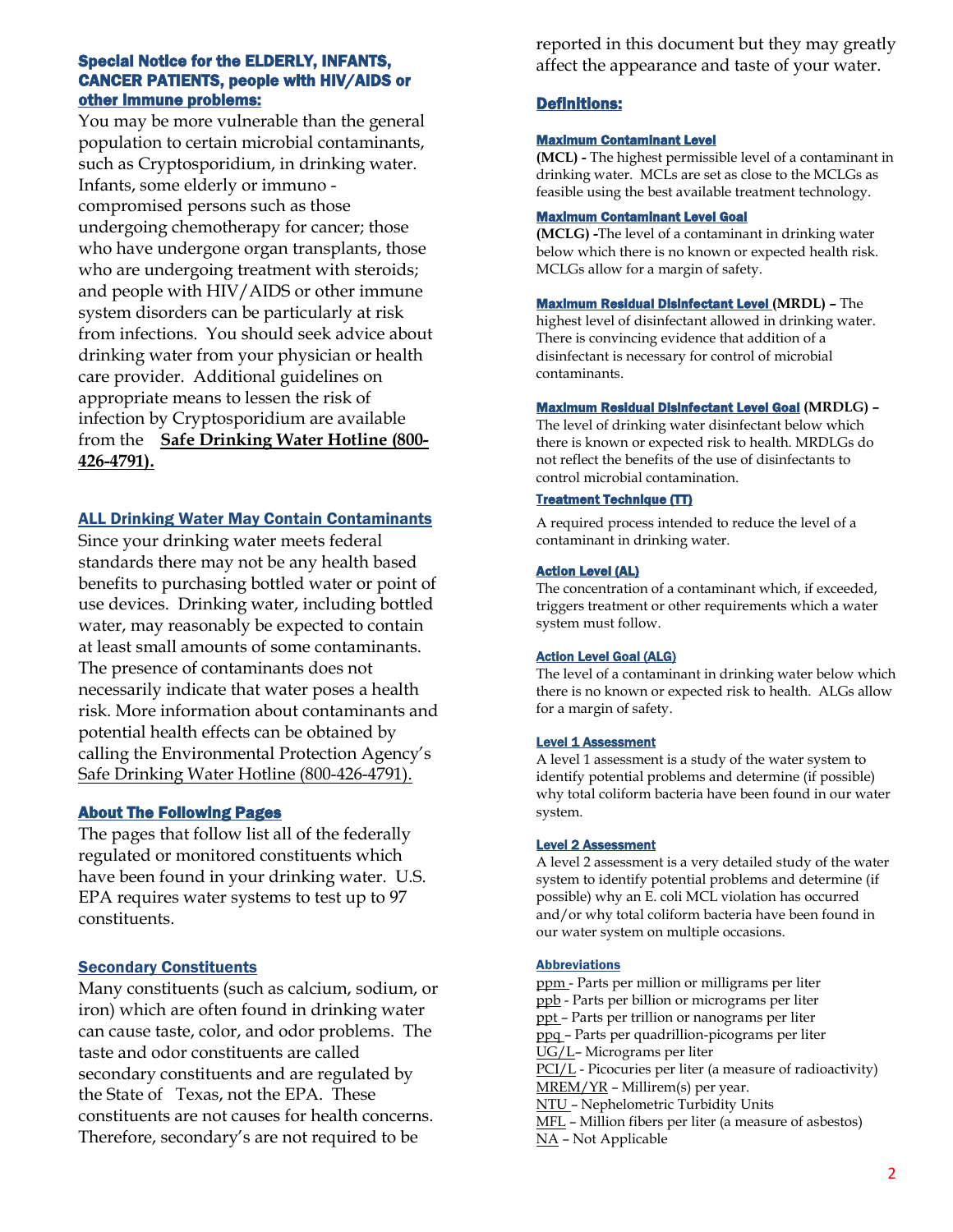|                                                                                                                                                                                                                                                                                                                                                                                                                                                                                                                                                 |                                 |                                  | "Provider" Inorganic Regulated Contaminants |                 |                         |              |                         |                                                                                                                                        |
|-------------------------------------------------------------------------------------------------------------------------------------------------------------------------------------------------------------------------------------------------------------------------------------------------------------------------------------------------------------------------------------------------------------------------------------------------------------------------------------------------------------------------------------------------|---------------------------------|----------------------------------|---------------------------------------------|-----------------|-------------------------|--------------|-------------------------|----------------------------------------------------------------------------------------------------------------------------------------|
| Constituent                                                                                                                                                                                                                                                                                                                                                                                                                                                                                                                                     | Collection Date   Highest level | <b>Detected</b>                  | Range of Detected<br>Levels                 | <b>MCLG</b>     | <b>MCL</b>              | Units        | Violation               | <b>Source of Constituent</b>                                                                                                           |
| *** Arsenic                                                                                                                                                                                                                                                                                                                                                                                                                                                                                                                                     | 1.24.2020                       | 9.8                              | $9.8 - 9.8$                                 | $\bf{0}$        | 10                      | ppb          | $\overline{\mathbf{N}}$ | Erosion of natural deposits;<br>Runoff from orchards; Runoff<br>from glass and electronics<br>production wastes.                       |
| <b>Barium</b>                                                                                                                                                                                                                                                                                                                                                                                                                                                                                                                                   | 1.24.2020                       | 0.164                            | $0.164 - 0.164$                             | $\overline{2}$  | $\overline{2}$          | ppm          | $\mathbf N$             | Discharge of drilling wastes;<br>Discharge from metal<br>refineries; Erosion of natural<br>deposits.                                   |
| Fluoride                                                                                                                                                                                                                                                                                                                                                                                                                                                                                                                                        | 2020                            | 0.89                             | $0.16 - 0.89$                               | $\overline{4}$  | $\overline{\mathbf{4}}$ | ppm          | $\mathbf N$             | Erosion of natural deposits;<br>Water additive which<br>promotes strong teeth;<br>Discharge from fertilizer and<br>aluminum factories. |
| Nitrate as $N_1$                                                                                                                                                                                                                                                                                                                                                                                                                                                                                                                                | 2020                            | 0.18                             | $0 - 0.18$                                  | $\overline{10}$ | $\overline{10}$         | ppm          | $\overline{\mathbf{N}}$ | Runoff from fertilizer use;<br>Leaching from septic tanks,<br>sewage; Erosion of natural<br>deposits.                                  |
| Selenium                                                                                                                                                                                                                                                                                                                                                                                                                                                                                                                                        | 1.24.2020                       | 4.6                              | $4.6 - 4.6$                                 | 50              | 50                      | ppb          | ${\bf N}$               | Discharge from petroleum<br>and metal refineries; Erosion<br>of natural deposits; Discharge<br>from mines.                             |
| Radioactive Contaminants<br>ΔÀ<br>$\blacktriangleright$                                                                                                                                                                                                                                                                                                                                                                                                                                                                                         |                                 | <b>Highest level</b><br>Detected | Range of Detected<br>Levels                 | <b>MCLG</b>     | <b>MCL</b>              | Units        | Violation               | <b>Source of Constituent</b>                                                                                                           |
| *Beta/photon<br>emitters                                                                                                                                                                                                                                                                                                                                                                                                                                                                                                                        | 2020                            | $4.0**$                          | $0 - 4.0**$                                 | $\bf{0}$        | $50*$                   | <b>PCI/L</b> | ${\bf N}$               | Decay of natural and man-<br>made deposits.                                                                                            |
| <b>Gross Alpha</b><br>Excl. Radon and<br>Uranium                                                                                                                                                                                                                                                                                                                                                                                                                                                                                                | 2020                            | $\overline{2}$                   | $0 - 2$                                     | $\bf{0}$        | $\overline{15}$         | <b>PCI/L</b> | $\overline{\mathbf{N}}$ | Erosion of natural deposits.                                                                                                           |
| Uranium                                                                                                                                                                                                                                                                                                                                                                                                                                                                                                                                         | 2020                            | 2.7                              | $1.9 - 2.7$                                 | $\bf{0}$        | $\overline{30}$         | UG/L         | $\mathbf N$             | Erosion of natural deposits.                                                                                                           |
| * The MCL for beta particles is 4 mrem/yr. EPA considers 50 pCIL to be the level of concern for beta particles.<br>** Because the beta particle results were below 50 pCIL, no testing for individual beta particle constituents was required.<br>*** While your drinking water meets EPA standards for arsenic, it does contain low levels of arsenic. EPAs standard balances the current<br>understanding of arsenics possible health effects against the costs of removing arsenic from drinking water. EPA continues to research the health |                                 |                                  |                                             |                 |                         |              |                         |                                                                                                                                        |

**effects of low levels of arsenic, which is a mineral known to cause cancer in humans at high concentrations and is linked to other health effects such as skin damage and circulatory problems.**

**Save water – Save money**<br>Directions for fixing leaky faucets can be found at: [www.ehow.com/how\\_2303474\\_](http://www.ehow.com/how_2303474_) fix·dripping·faucet.html



# **Fix The Drip**

**A slow drip can waste as much as 170 gallons of water each day – that adds up to 5,000 gallons a month. Leaky faucets are usually easy and inexpensive to repair. Turn off the valve under the sink until the repair can be made.**

Please help reduce water loss by reporting all leaks to **- Harris County MUD 248 at - 281.469.9405**

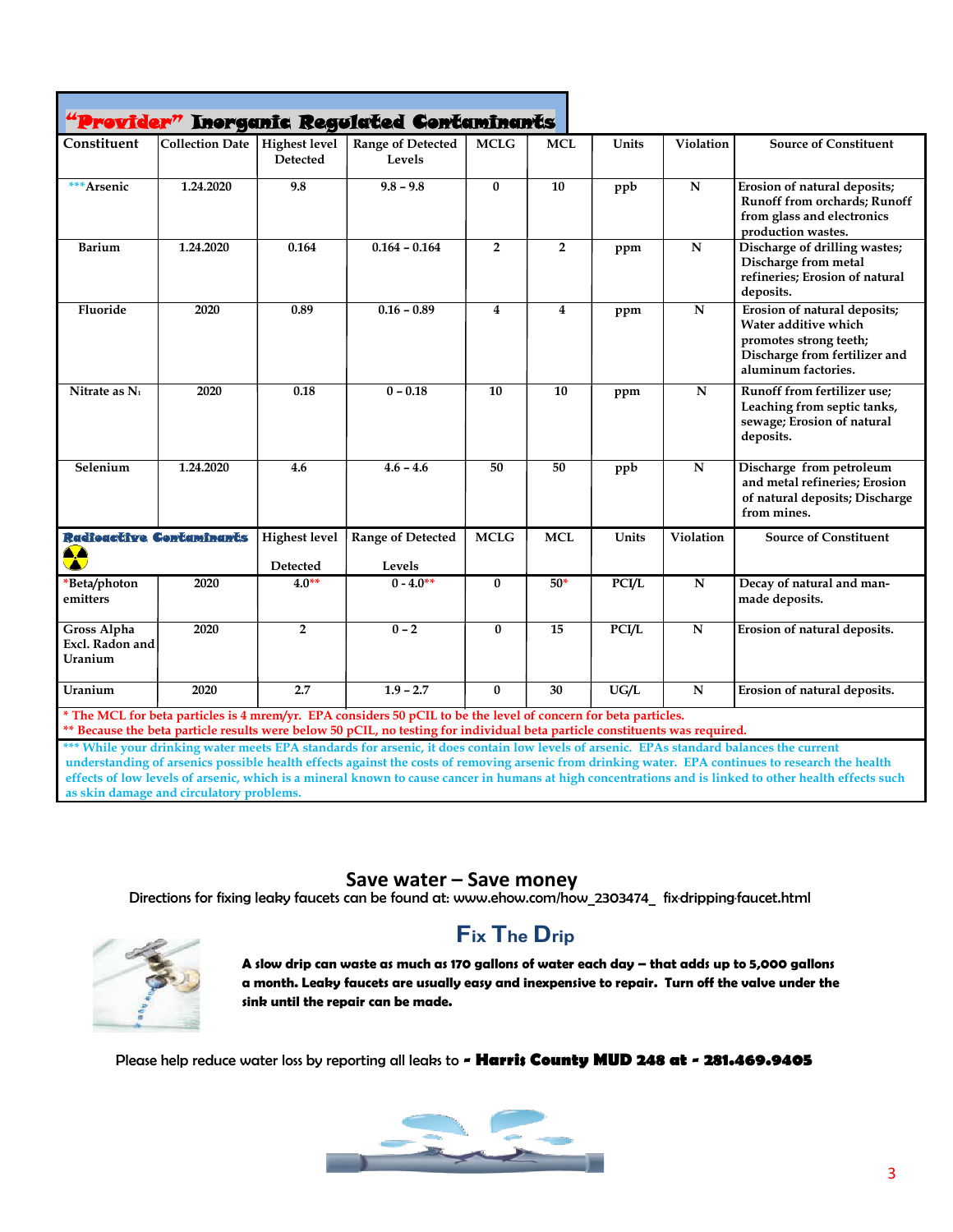|             | "MUD 248" Maximum Residual Disinfectant Level |                                         |                                    |      |            |       |           |                                            |
|-------------|-----------------------------------------------|-----------------------------------------|------------------------------------|------|------------|-------|-----------|--------------------------------------------|
| Constituent | <b>Collection Date</b>                        | <b>Highest Level</b><br><b>Detected</b> | Range of Levels<br><b>Detected</b> | MCLG | <b>MCL</b> | Units | Violation | <b>Source of Constituent</b>               |
| Chlorine    | 2020                                          | 1.8                                     | $1.7 - 1.8$                        | 4.0  | 4.0        | ppm   |           | Disinfectant used to<br> control microbes. |

| "MUD 248" Disinfection Byproducts      |                        |                                         |                                           |             |            |       |   |                                                                                                                 |
|----------------------------------------|------------------------|-----------------------------------------|-------------------------------------------|-------------|------------|-------|---|-----------------------------------------------------------------------------------------------------------------|
| Constituent                            | <b>Collection Date</b> | <b>Highest Level</b><br><b>Detected</b> | Range of Levels<br><b>Detected</b>        | <b>MCLG</b> | <b>MCL</b> | Units |   | <b>Violation Source of Constituent</b>                                                                          |
| <b>Total Trihalomethanes</b><br>(TTHM) | 8.13.2020              | 4.5                                     | $4.5 - 4.5$                               | No goal     | 80         | ppb   | N | By-product of drinking<br>water chlorination.                                                                   |
| Haloacetic Acids (HAA5)                | 8.13.2020              | < 6                                     | < 6                                       | No goal     | 60         | UG/L  | N | By-product of drinking<br>water disinfection.                                                                   |
| <b>Bromoform</b>                       | 8.13.2020              | 1.5                                     | $0.0 - 1.5$                               | No goal     | N/A        | UG/L  | N | By-product of drinking<br>water chlorination.                                                                   |
| Dibromochloromethane                   | 8.13.2020              | $\overline{2}$                          | $0 - 2$                                   | No goal     | N/A        | UG/L  | N | <b>By-product of drinking</b><br>water chlorination.                                                            |
| "MUD 248" Inorganic Contaminants       |                        |                                         |                                           |             |            |       |   |                                                                                                                 |
| Constituent                            | <b>Collection Date</b> | <b>Highest Level</b><br><b>Detected</b> | <b>Range of Levels</b><br><b>Detected</b> | <b>MCLG</b> | <b>MCL</b> | Units |   | <b>Violation Source of Constituent</b>                                                                          |
| Nitrate as N <sub>1</sub>              | 8.13.2020              | 0.05                                    | $0 - 0.05$                                | 10          | 10         | ppm   | N | <b>Runoff from fertilizer</b><br>use: Leaching from<br>septic tanks, sewage;<br>Erosion of natural<br>deposits. |

| "Provider" Disinfection                |                               |                 |                                    |             |            |       |   |                                               |
|----------------------------------------|-------------------------------|-----------------|------------------------------------|-------------|------------|-------|---|-----------------------------------------------|
| <b>Byproducts</b>                      |                               |                 |                                    |             |            |       |   |                                               |
| Constituent                            | Collection Date Highest Level | <b>Detected</b> | Range of Levels<br><b>Detected</b> | <b>MCLG</b> | <b>MCL</b> | Units |   | <b>Violation Source of Constituent</b>        |
| <b>Total Trihalomethanes</b><br>(TTHM) | 2020                          | 16.9            | $0 - 16.9$                         | No goal     | 80         | ppb   | N | By-product of drinking<br>water disinfection. |
| Haloacetic Acids (HAA5)                | 2020                          | 0.0             | $0 - 0$                            | No goal     | 60         | ppb   | N | By-product of drinking<br>water disinfection. |
| <b>Bromodichloromethane</b>            | 2020                          | 4.8             | $< 1.0 - 1.8$                      | No goal     | N/A        | UG/L  | N | By-product of drinking<br>water disinfection. |
| <b>Bromoform</b>                       | 2020                          | 4.3             | $< 1.0 - 4.3$                      | No goal     | N/A        | UG/L  | N | By-product of drinking<br>water disinfection. |
| Dibromochloromethane                   | 2020                          | 7.8             | $< 1.0 - 7.8$                      | No goal     | N/A        | UG/L  | N | By-product of drinking<br>water disinfection. |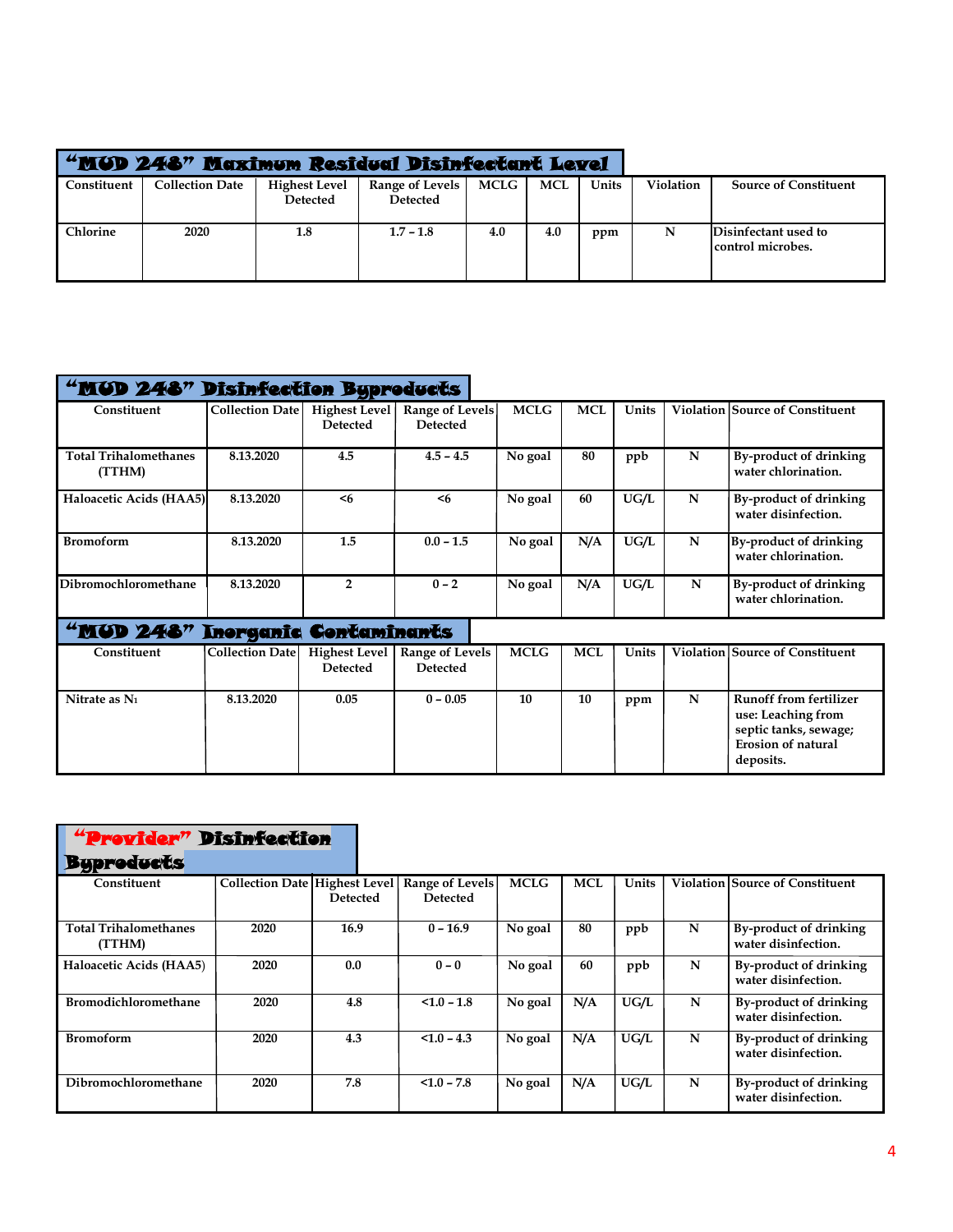### "MUD 248" Lead and Copper

| Constituent | Date<br>Sampled | <b>MCLG</b> | Action<br>Level $(AL)$ | 90 <sup>th</sup> Percentile | # Sites Over<br>Over AL | <b>Units</b> | <b>Violation</b> | <b>Source of Constituent</b>                                                                                     |
|-------------|-----------------|-------------|------------------------|-----------------------------|-------------------------|--------------|------------------|------------------------------------------------------------------------------------------------------------------|
| Copper      | 2019            | 1.3         | 1.3                    | 0.384                       | 0                       | ppm          | N                | Corrosion of household<br>plumbing systems; Erosion of<br>natural deposits.                                      |
| Lead        | 2019            | $\Omega$    | 15                     | $\bf{0}$                    | $\mathbf{0}$            | ppb          | N                | Corrosion of household<br>plumbing systems; Erosion of<br>natural deposits; Leaching from<br>wood preservatives. |

| <b>Turbidity</b>      | <b>Not Required</b> |
|-----------------------|---------------------|
| <b>Total Collform</b> | <b>Not Detected</b> |
| <b>Fecal Collform</b> | <b>Not Detected</b> |

If present, elevated levels of lead can cause serious health problems, especially for pregnant women and young children. Lead in drinking water is primarily from materials and components associated with service lines and home plumbing. This water supply is responsible for providing high quality drinking water, but cannot control the variety of materials used in plumbing components. When your water has been sitting for several hours, you can minimize the potential for lead exposure by flushing your tap for 30 seconds to 2 minutes before using water for drinking or cooking. If you are concerned about lead in your

### Secondary and Other Not Regulat[ed Constituents](http://www.epa.gov/safewater/lead)  í

|                                      |                        |                                  | (No associated adverse health effects) |                |            |       |                                                                                                                                                                |
|--------------------------------------|------------------------|----------------------------------|----------------------------------------|----------------|------------|-------|----------------------------------------------------------------------------------------------------------------------------------------------------------------|
| Constituent                          | <b>Collection Date</b> | <b>Highest Level</b><br>Detected | <b>Range of Detected</b><br>Levels     | <b>MCLG</b>    | <b>MCL</b> | Units | <b>Source of Constituent</b>                                                                                                                                   |
| <b>Bicarbonate</b>                   | 1.24.2020              | 373                              | $200 - 373$                            | No goal        | NA         | ppm   | Corrosion of carbonate rocks such as limestone.                                                                                                                |
| Calcium                              | 2020                   | 12.0                             | $12.0 - 12.0$                          | No goal        | <b>NA</b>  | ppm   | Abundant naturally occurring element.                                                                                                                          |
| Chloride                             | 2020                   | 64.0                             | $51 - 64.0$                            | No goal        | NA         | ppm   | Abundant naturally occurring element; used in<br>water purification; byproduct of oil filed activity.                                                          |
| Iron                                 | 1.24.2020              | 0.184                            | $0 - .184$                             | $\cdot$ 3      | $\cdot$ 3  | ppm   | Erosion of natural deposits; iron or steel water<br>delivery equipment or facilities.                                                                          |
| Magnesium                            | 1.24.2020              | 2.99                             | $0 - 2.99$                             | No goal        | NA         | ppm   | Abundant naturally occurring element.                                                                                                                          |
| Manganese                            | 1.24.2020              | 0.011                            | $0 - 0.011$                            | 0.05           | 0.05       | ppm   | Abundant naturally occurring element.                                                                                                                          |
| Sodium                               | 1.24.2020              | 155                              | $0 - 155$                              | No goal        | <b>NA</b>  | ppm   | Dissolved from minerals and rocks such as<br>feldspars, clay, halite, and other evaporates.                                                                    |
| Sulfate                              | 2020                   | 13                               | $5 - 13$                               | 300            | 300        | ppm   | Naturally occurring; dissolved from rocks and soils<br>containing gypsum, iron, sulfides, and other sulfur<br>compounds. Present in mining, industrial wastes. |
| Potassium                            | 1.24.2020              | 2.28                             | $0 - 2.28$                             | No goal        | NA         | ppm   | Common in silicate minerals such as feldspars and<br>in clay minerals.                                                                                         |
| Total<br>Alkalinity<br>As CaC03      | 1.24.2020              | 306                              | $164 - 306$                            | No goal        | NA         | ppm   | Naturally occurring soluble mineral salts.                                                                                                                     |
| Total<br><b>Dissolved</b><br>Solids  | 2020                   | 438                              | $290 - 438$                            | No goal        | NA         | ppm   | Naturally occurring calcium.                                                                                                                                   |
| Total<br><b>Hardness</b><br>As CaC03 | 1.24.2020              | 42.3                             | $0 - 42.3$                             | No goal        | <b>NA</b>  | ppm   | Naturally occurring calcium.                                                                                                                                   |
| Zinc                                 | 1.24.2020              | < 0.005                          | $< 0.005 - < 0.005$                    | $\overline{5}$ | 5          | ppm   | Moderately abundant naturally occurring element;<br>used in the metal industry.                                                                                |